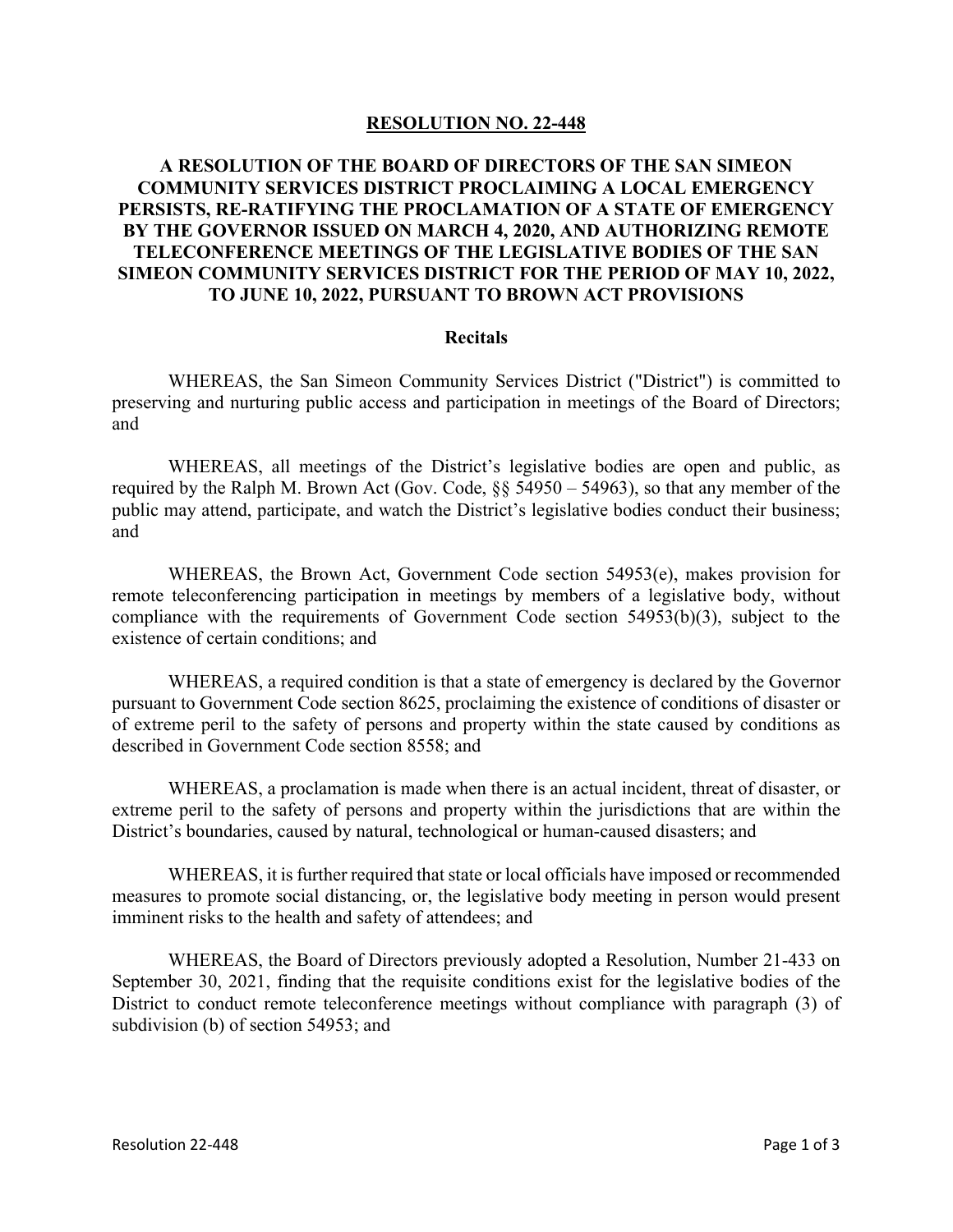WHEREAS, as a condition of extending the use of the provisions found in section 54953(e), the Board of Directors must reconsider the circumstances of the state of emergency that exists in the District, and the Board of Directors has done so; and

WHEREAS, emergency conditions persist in the District, specifically, the State of Emergency declared by Governor Newsom on March 4, 2020, due to COVID-19, and strong recommendations by the California Department of Public Health that all persons, regardless of vaccination status, continue to undertake social distancing measures including wearing masks while in indoor public settings; and

WHEREAS, the Board of Directors does hereby find that the rise in SARS-CoV-2 Delta and Omicron variants have caused, and will continue to cause, conditions of peril to the safety of persons within the District that are likely to be beyond the control of services, personnel, equipment, and facilities of the District, and desires to affirm a local emergency exists and re-ratify the proclamation of state of emergency by the Governor of the State of California; and

WHEREAS, as a consequence of the local emergency persisting, the Board of Directors does hereby find that the legislative bodies of the District shall continue to conduct their meetings without compliance with paragraph (3) of subdivision (b) of Government Code section 54953, as authorized by subdivision (e) of section 54953, and that such legislative bodies shall continue to comply with the requirements to provide the public with access to the meetings as prescribed in paragraph (2) of subdivision (e) of section 54953; and

WHEREAS, the Board of Directors will ensure that the public has access to meetings and the opportunity to participate in meetings in the interest of transparency and as required by AB 361.

 NOW, THEREFORE, IT IS HEREBY RESOLVED by the Board of Directors of the San Simeon Community Services District, as follows:

- 1. Recitals. The Recitals set forth above are true and correct and are incorporated into this Resolution by this reference.
- 2. Affirmation that Local Emergency Persists. The Board of Directors hereby considers the conditions of the state of emergency in the District and proclaims that a local emergency persists throughout the District, and COVID-19 has caused, and will continue to cause, conditions of peril to the safety of persons within the District that are likely to be beyond the control of services, personnel, equipment, and facilities of the District.
- 3. Re-ratification of Governor's Proclamation of a State of Emergency. The Board hereby ratifies the Governor of the State of California's Proclamation of State of Emergency, effective as of its issuance date of March 4, 2020.
- 4. Remote Teleconference Meetings. The General Manager and Staff of the District are hereby authorized and directed to take all actions necessary to carry out the